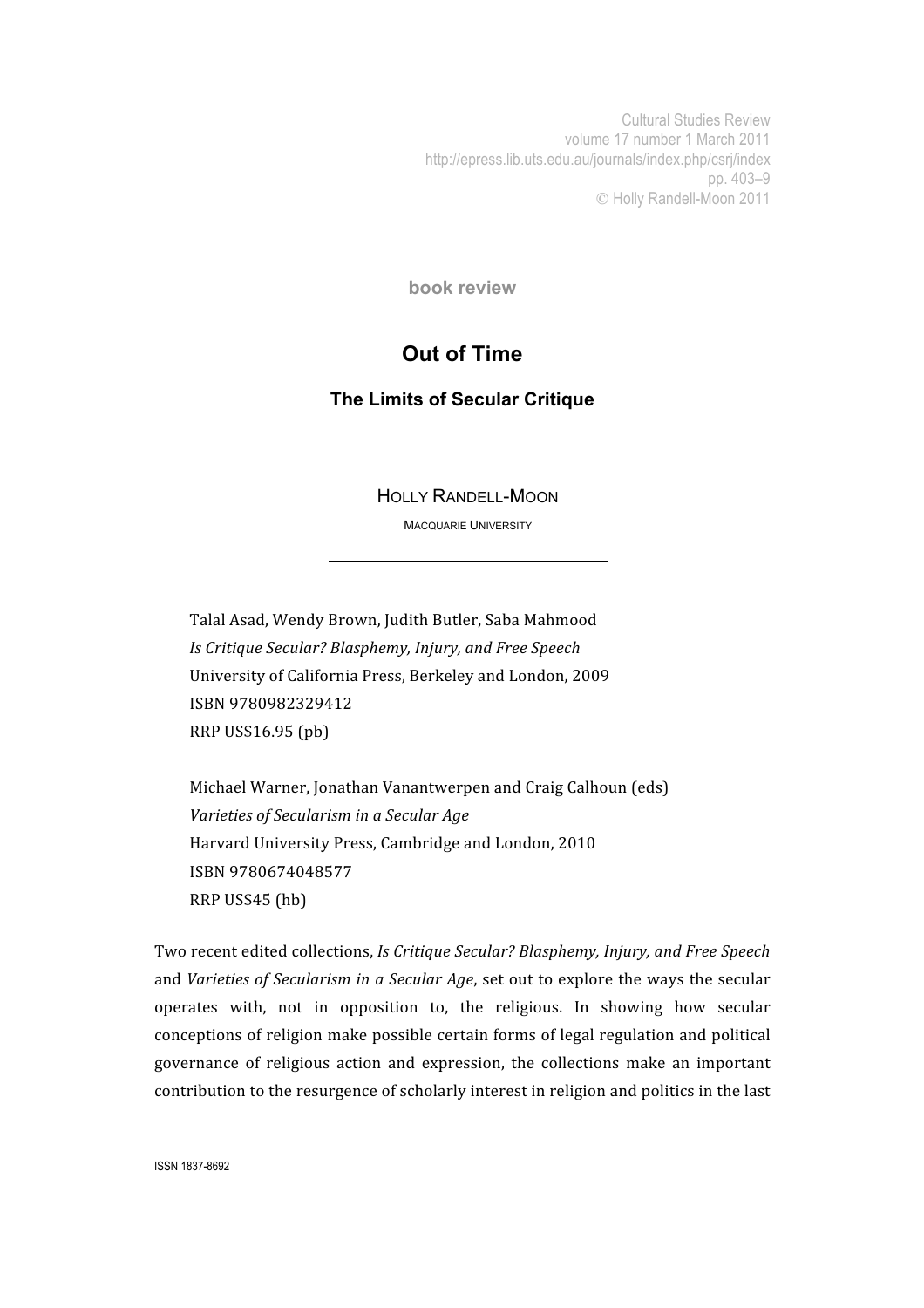decade. At the same time, the collections also reveal the complexities inherent in attempting to interrogate the ideological and institutional operations of the secular from (various) positions in the academy that owe their prestige and privilege to secular
 epistemologies
 of
 critique
 and
 criticism
 derived
 from
 Enlightenment philosophy.

In the introduction to *Is Critique Secular?*, Wendy Brown writes that the book aims to 'loosen critique's identity with secularism as well as surrender its reliance on a notion of secularism itself insulated from critique'. (13) Secularism is able to insulate
 itself
 from
 critique
 because
 of 'the
 Enlightenment
 presumption
 that
 the true, the objective, the real, the rational, and even the scientific emerge only with the shedding of religious authority or "prejudice"'. (11) Because the shedding of religion is equated with objectivity, secular speech and law are able to discursively and institutionally
 target
 religious
behaviour
in
a
way
 that
is
not
ostensibly
prejudiced or partial. Talal Asad and Saba Mahmood seek to expose the prejudices of secular critique
 in
 media
 and
 political
 responses
 to
 the
 Danish
 Muhammad
 cartoon controversy.
This
event
involved
 the
publication
in
2005
of
cartoons
of
 the
 Islamic prophet Muhammad in the Danish newspaper *Jyllands-Posten*. The cartoons were subsequently deemed offensive by a range of Muslim organisations as well as a number of non-Muslim commentators. The publication and re-publication of the cartoons
 in
 English‐language
 newspapers
 garnered
 significant
 media
 attention because
of
the
violent
nature
of
some
of
the
public
protests
against
the
newspapers by
Muslim
groups
in
European
and
non‐European
countries.

Asad
 argues
 that
 the
 cartoons
 also
 gained
 media
 currency
 because
 the protests
 were
 incorporated
 into
 a
 narrative that
 positioned
 Western
 democratic principles of freedom of speech in opposition to Islamic fundamentalism. In particular, opposition to the cartoons expressed through the language of blasphemy<sup>1</sup> reinforced assumptions that Islamic traditions are 'rooted in a more restrictive system of ethics' and do 'not allow the freedom (especially the freedom of speech) provided
and
defended
by
liberal
society'.
(36)
Following
Foucault,
Asad
points
out that
the
liberal
concept
of
freedom
is
not
absolute
but
involves
the
disciplining
and regulation of subjects within conditions that are not of their own choosing. So, too, do
particular
Islamic
principles
of
speech
and
civic
duty
structure
and
enable
certain kinds of actions. (37) That pre-emptive violence can be used to maintain a Western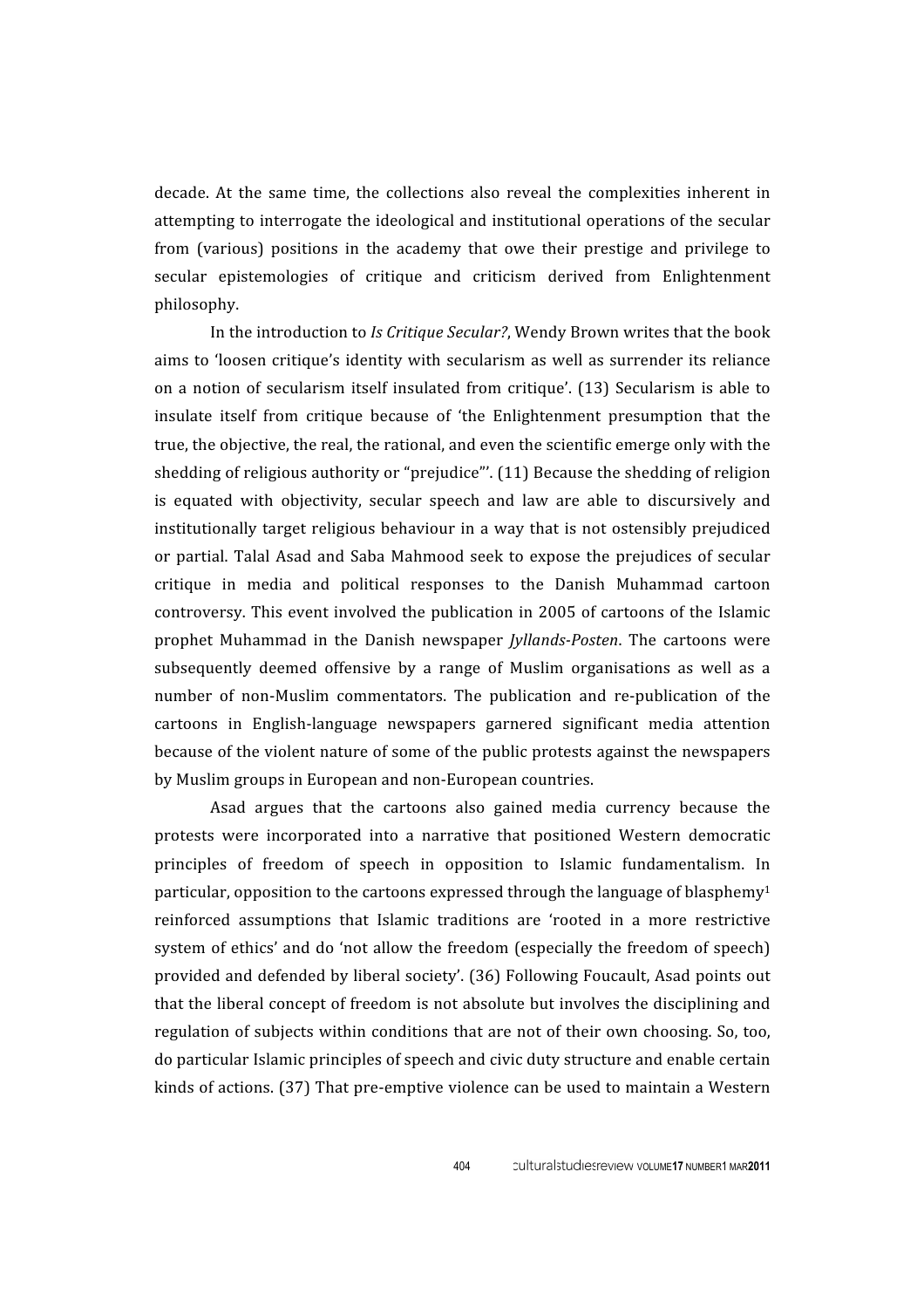liberal democratic order in the 'war on terror' while the use of violence by the protestors
to
preserve
a
different
kind
of
public
and
civil
order
is
considered
archaic and
 uncivilised
 speaks
 to
 the
 monopoly
 on
 violence
 that
 liberal
 democratic
 states hold. For Asad, then, the assumption that secular criticism leads to 'freedom and reason' while religious criticism creates 'intolerance and obscurantism' (54) reflects an
ideological
perception
'of
European
Muslims
as
not
fully
human
because
they
are not yet morally autonomous and politically disciplined' in the ways of liberal secularism.
(56)

Where Asad uses the cartoon controversy to examine how secular critique shapes
what
is
included
or
excluded
in
 the
liberal
notion
of
 free
speech,
Mahmood argues
that
there
was
an
'*inability* to
understand
the
sense
of
injury
expressed
by
so many
Muslims'
in
public
commentary
on
the
event.
(68)
She
explains
that
an
Islamic ontology
 involves
 experiencing
 Muhammad
 as 'inhabiting
 the
 world,
 bodily
 and ethically'. (75) This is a different ontological approach to 'the modern concept of religion—as a set of propositions in a set of beliefs to which the individual gives assent'
in
liberal
societies.
(72)
Mahmood
is
unconvinced
therefore
that
appealing
to a liberal secular state for protection from religious vilification (in cases such as the Danish cartoon affair) is productive given the 'distinctly different conceptions of the subject, religiosity, harm, and semiosis' produced by Islamic and secular traditions. (88)
 Legal
 appeals
 for
 juridical
 protection
 serve
 also
 to
 reinforce
 the
 state's sovereign
power
to
regulate
and
enforce
particular
kinds
of
religious
belonging
and expression. What is required is the 'larger transformation of the cultural and ethical sensibilities of the Judeo-Christian population that undergird the cultural practices of
secular‐liberal
law'
so
that
the
non‐Christian
religious
identities
of
citizens
cease to
be
points
of
contention
in
liberal
democratic
societies.
(89)

Asad's
 and
 Mahmood's
 essays
 are
 thoughtful,
 incisive
 and
 important contributions to a growing body of work that contests the secular arrogation of truth,
freedom,
and
reason
for
liberal
modernity
in
opposition
to
a
putative
Islamic other. Following their essays is a response from Judith Butler that provides a summation
of
Asad's
and
Mahmood's
key
points,
though
framed
within
the
former's particular
concern
with
norms
and
'the
contingent
conditions
under
which
we
 feel shock,
outrage,
and
moral
revulsion'.
 (108)
Asad
and
Mahmood
each
 then
respond to Butler. Although Butler's contribution provides an interesting and astute (albeit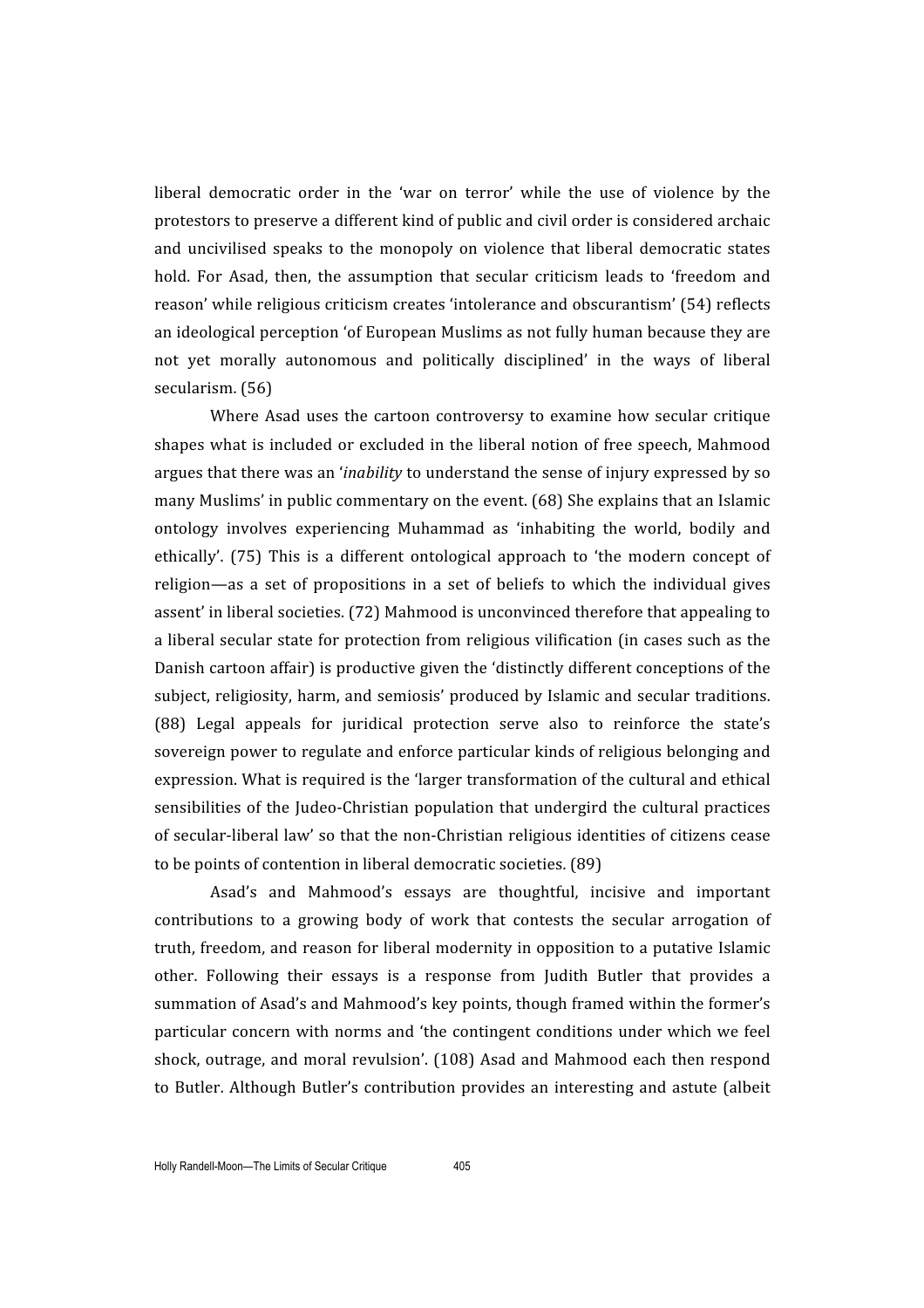brief) discussion of the ways in which homonormativity can be used to position Muslim migrants as outside the norms of liberal secularism, the series of responses that complete the collection work less to explode or deconstruct secular criticism than they do to reinforce the scholarly defence of criticism. For example, in their very
first
paragraphs
both
Asad
and
Mahmood
explain
that
they
will
not
expand
on the similarities or points of agreement with Butler and proceed to outline the latter's misreading
of
their
work.

Asad's
 response
 to
Butler,
in
what
is
 the
 conclusion
 to
 the
 book,
 reiterates his "critique" of critique' and asks, 'When does intellectual "critique"—as against embodied practice—come to be regarded as the indispensable foundation of knowledge?' (144) One crucial way in which intellectual critique comes to be regarded
 as
 indispensable
 knowledge
 is
 through
 an
 academic
 publishing
 industry that
singles
out
and
provides
space
for
established
scholars
to
comment
publicly
on issues of social importance. It seems to me that if the book provides a critique of secular critique then it is also an expression of that critique within the economies of academic
labour.
Asad
reminds
us
that
'secular
critique
…
seeks
to
create
spaces
for new truth ... by destroying spaces that were occupied by other signs'. (33) If the collection
 succeeds
 in
 destroying
 the
 privileged
 epistemological
 status
 of
 secular truth claims then it does so only to reassert the textual conventions and expectations
of
academic
(secular)
critique.

Varieties of Secularism in a Secular Age features a collection of essays that respond to and expand on the ideas presented in Charles Taylor's A Secular Age.<sup>2</sup> At almost
nine
hundred
pages,
Taylor's
mammoth
book
contains
a
historical
genealogy of the development of secular modernity and critical analyses of contemporary forms of secular and religious practice as well as philosophical and theological ruminations on the current state of belief. Given the complexity and length of Taylor's work, *Varieties of Secularism* serves as a useful introduction to the book. The different uses to which the contributors put Taylor in examining a range of secularisms also speaks to the variety of ideas, mediations, and propositions at work in *A
Secular
Age*. 3

Notwithstanding the scope and range of *A Secular Age*, the secularism that Taylor
is
concerned
with
is
the
modern
liberal
kind.
For
Taylor
this
secularism
is
the accidental
by‐product
of
internal
reforms
to
Christianity
that
produced
a
conception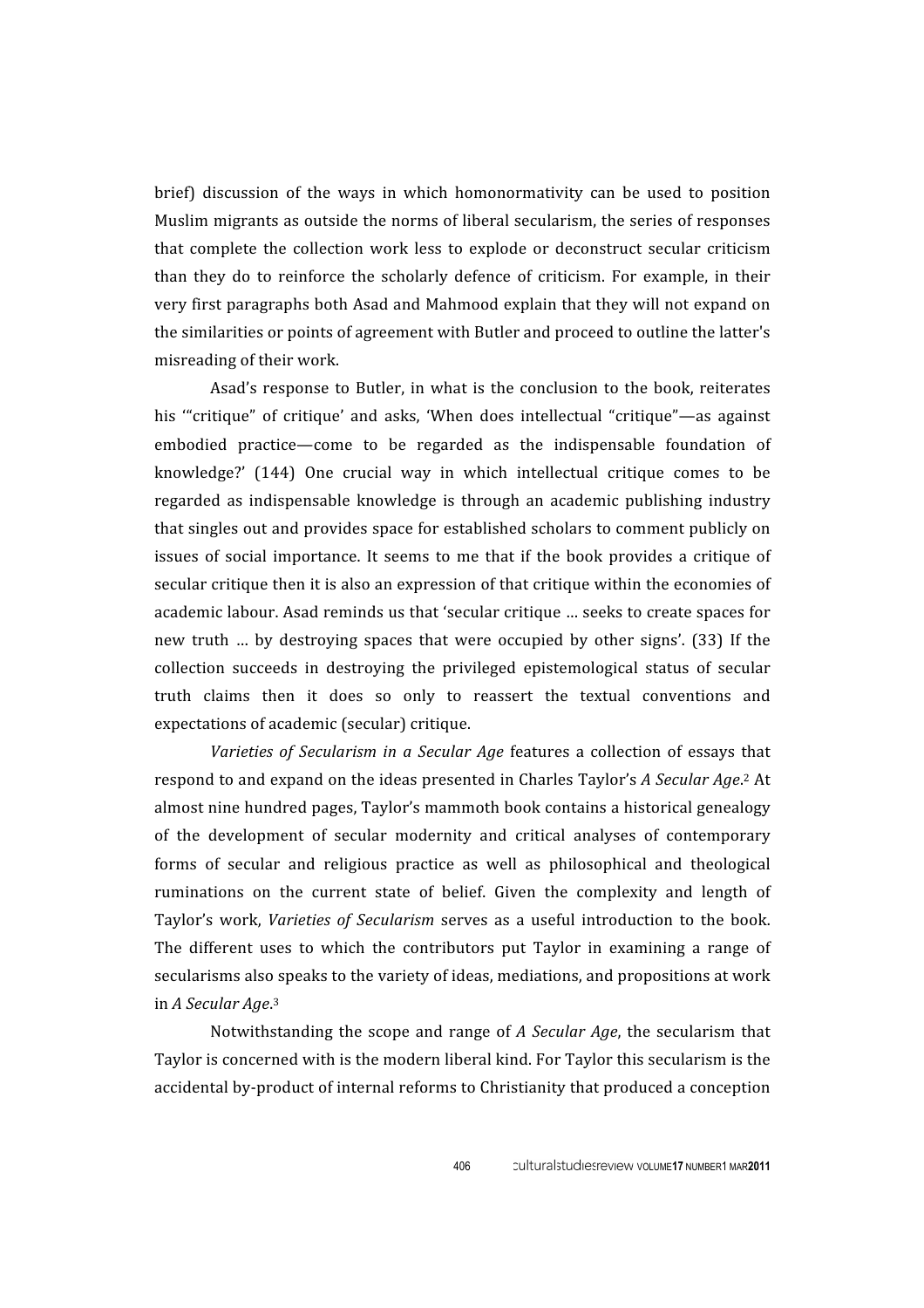of the self-disciplining individual, (15) 'changed modes of marking time', (7) and 'a sharper division between the spiritual and the physical' realms. (16) While this historical genealogy helps us to understand how certain (Protestant) Christian ideals and modes of expression operate from within secularism, Taylor's focus on developments
within
a
Latin
Christendom
seen
to
be
constitutive
of
Europe
and
the West neglects how non-Christian religions and religious minorities within Europe shaped the internal reforms to Christianity that Taylor maps out. Saba Mahmood addresses the analytical and political implications of this focus. She writes that the equation of Europe with Christianity and the omission of non-Christian religions in Taylor's genealogy of secularism are 'akin to the omission of the history of slavery and colonialism from accounts of post-Enlightenment modernity'. (285) Such omissions
 undermine
 what
Mahmood
 calls 'the
 chimera
 of
interreligious
 dialogue' expressed in the conclusion to A Secular Age. (298) 'How would one imagine embarking on a dialogue when the other is not even acknowledged in political. existential,
or
epistemological
terms
[within
the
book]?'
(299)
Another
contribution, by Nilufer Gole, notes that the renewal of scholarly interest in the secular and the religious has a relation to Islam's heightened visibility in media and political discourse in the West. (246) The resulting contestation and transformation of secular practices brought about by Islam's visibility in liberal societies throws into sharp relief how academic criticism is an enterprise intimately connected to the West's creation of its religious others.

If the production of academic knowledge about the religious and the secular is made possible by particular kinds of historical and political conditions, then the importance of interreligious dialogue as a condition of possibility for academic intervention emerges several times in *Varieties of Secularism*. In an eloquent afterward to the collection, Taylor writes that the meeting and exchange of ideas 'can stand like firebreaks in a forest fire' and that the 'particular political action' of the moment is to try and 'multiply those firebreaks'. (321) William Connolly also believes there is 'a pressing need ... to negotiate deep, multidimensional pluralism within and across territorial regimes' (136) in order to guard against entrenched 'minoritization
and
 fundamentalism'.
 (140)
The
 cultivation
 of
 these
 firebreaks
and alliances
 are
 vital
 given
 that,
 as
 the
 editors
 of
 the
 book
 note,
 the
 secular
 and
 the religious have emerged as intense sites of conflict in contemporary geopolitics.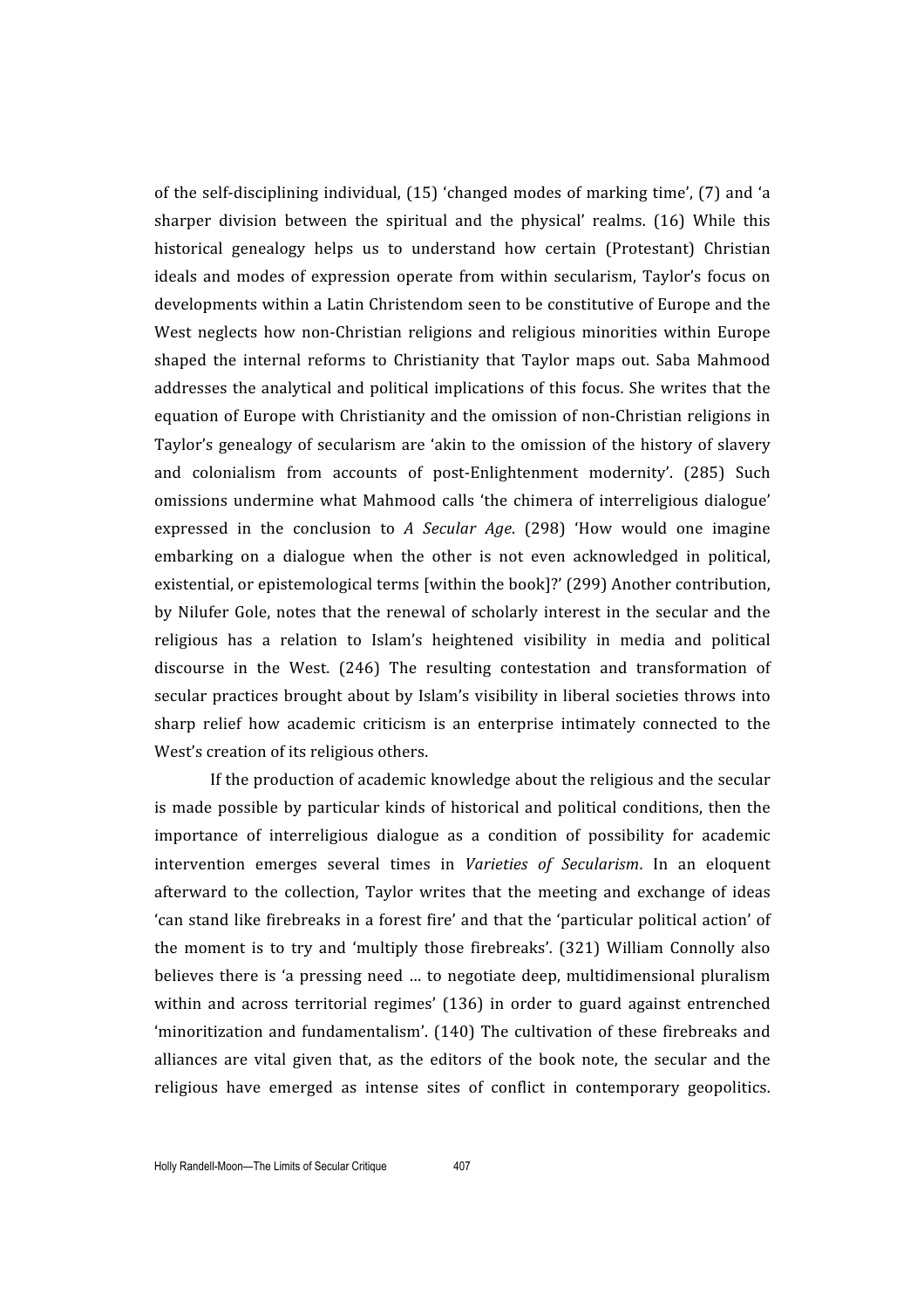Grasping these conflicts 'depends on going beyond a narrow emphasis on consciously
held
understandings
and
explicit
institutional
mechanisms'.
(28)

Going beyond the discursive and institutional domain that holds the liberal secular state to be the only mechanism capable of solving interreligious conflict is difficult. One of the institutional functions of liberal secular states is to facilitate interreligious
dialogue
as
a
means
of
reducing
religious
conflict.
 Indeed
 the
editors note that Taylor has participated in a government inquiry with this aim.<sup>4</sup> The problem then is not so much that there are no institutional spaces and political imperatives
 for
 interreligious
 dialogue
 but
 that
 the
 production
 of
 academic knowledge aimed at explaining the contemporary manifestations of secular and religious conflict is already integrated into the institutional mechanisms of secularism. Moreover, to think outside institutional spaces and to cultivate dialogue and
 openness
 to
 those
 of
 different
 faiths
 requires
 careful
 consideration
 and unhurried communication that is constrained by the relentless penetration of neoliberalism
 into
 the
 academy
 and
 elsewhere.
 As
 Simon
 During
 notes, neoliberalism
renders
'*all* individual
lives
…
largely
extraneous
 to
democratic
state capitalism's
 economic/political
 processes
 and
 cycles'.
 (123)
 Increasing
 neoliberal demands
for
universities
to
accelerate
the
delivery
of
courses
and
the
production
of research also means that there is less incentive and time for the kinds of challenging and
risky
academic
work
that
could
engage
meaningfully
with
complex
secular
and religious
issues.

If
the
economies
of
time
instantiated
through
neoliberal
capital
foreclose
the possibilities
 for
 large‐scale
 action
 or
 radical
 ideas,
 During
 suggests
 that
 the mundane comes to satiate intellectual, political and spiritual desires in an age of neoliberalism. In contrast to Taylor's contention that individuals lack a sense of 'fullness' or spiritual fulfilment when belief becomes simply an option in a secular age, During argues that achieving fullness does not require 'an orientation to the transcendental'.
 (125) 'Today,
 spiritual
 gravity
 may
 inhere
 in
 the
 self‐emptying contingencies
through
which
we
are
concretely
placed
in
history,
nature,
and
place, and for that reason needs no other home than the immediate and the mundane'. (125)
As
I
understand
it,
the
mundane
consists
of
an
a‐critical
existential
disposition involving the simple luxury of *being*, with no intention and direction beyond the present moment; its sheer banality and contingency makes it unable to be